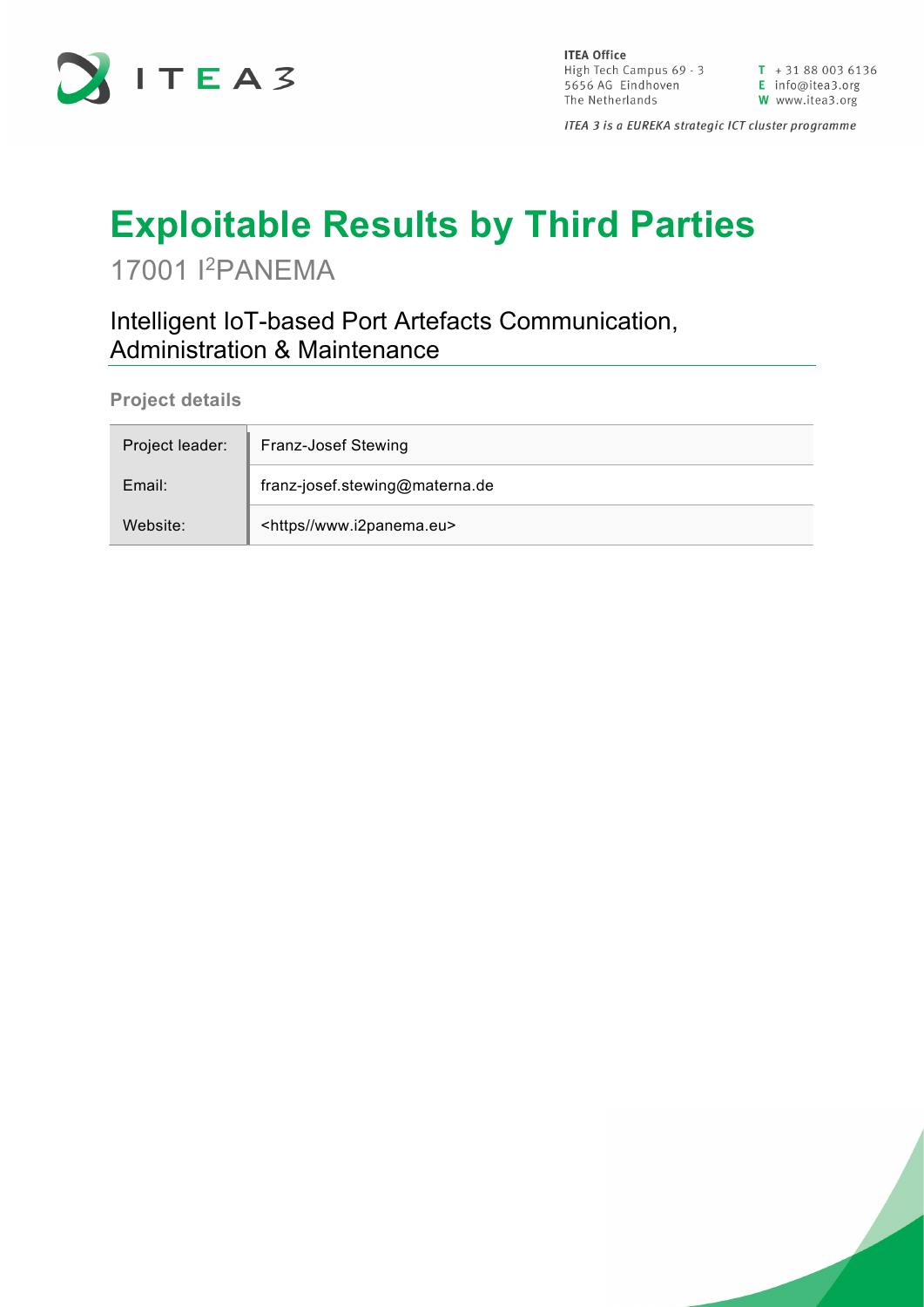

Exploitable Results by Third Parties 17001 I2PANEMA

| <b>Name: Container Localization</b>              |                                                                                                                                                                                                                                                                                                                                                                                                                                                                                                                                                                                                                                                         |                               |  |
|--------------------------------------------------|---------------------------------------------------------------------------------------------------------------------------------------------------------------------------------------------------------------------------------------------------------------------------------------------------------------------------------------------------------------------------------------------------------------------------------------------------------------------------------------------------------------------------------------------------------------------------------------------------------------------------------------------------------|-------------------------------|--|
| $Input(s)$ :                                     | Main feature(s)                                                                                                                                                                                                                                                                                                                                                                                                                                                                                                                                                                                                                                         | Output(s):                    |  |
| Signals of IoT devices<br>of container positions | One of the most important problems in<br>ports is the monitoring of the yard<br>positions of the container instantly.<br>Mostly, position data is entered to the<br>vehicle mounted terminals by the operator<br>and operators lose time both to use the<br>crane and to record these movements,<br>and to do these by leaving the crane<br>controls created safety problems. With<br>this system, container localization, allows<br>the positions of the containers in the yard<br>to be sent to the system instantly and with<br>50 cm precision, with an IoT device<br>attached to the stacker. The device is<br>mounted on the boom of the stacker. | Localization of<br>containers |  |
| <b>Unique Selling</b><br>Proposition(s):         | Decreases the number of operator's fault and completion time of one<br>Stacker movement and also decreases the operator's usage of VMT and of<br>the risks of incidents                                                                                                                                                                                                                                                                                                                                                                                                                                                                                 |                               |  |
| Integration<br>constraint(s):                    | Integrated with TOS VPORT                                                                                                                                                                                                                                                                                                                                                                                                                                                                                                                                                                                                                               |                               |  |
| Intended user(s):                                | Operators in port yards                                                                                                                                                                                                                                                                                                                                                                                                                                                                                                                                                                                                                                 |                               |  |
| Provider:                                        | VTEK, ERSTE, SRDC                                                                                                                                                                                                                                                                                                                                                                                                                                                                                                                                                                                                                                       |                               |  |
| Contact point:                                   | Bulent Akova, VTEK (bakova@vtek.com.tr)                                                                                                                                                                                                                                                                                                                                                                                                                                                                                                                                                                                                                 |                               |  |
| Condition(s) for<br>reuse:                       | License needed                                                                                                                                                                                                                                                                                                                                                                                                                                                                                                                                                                                                                                          |                               |  |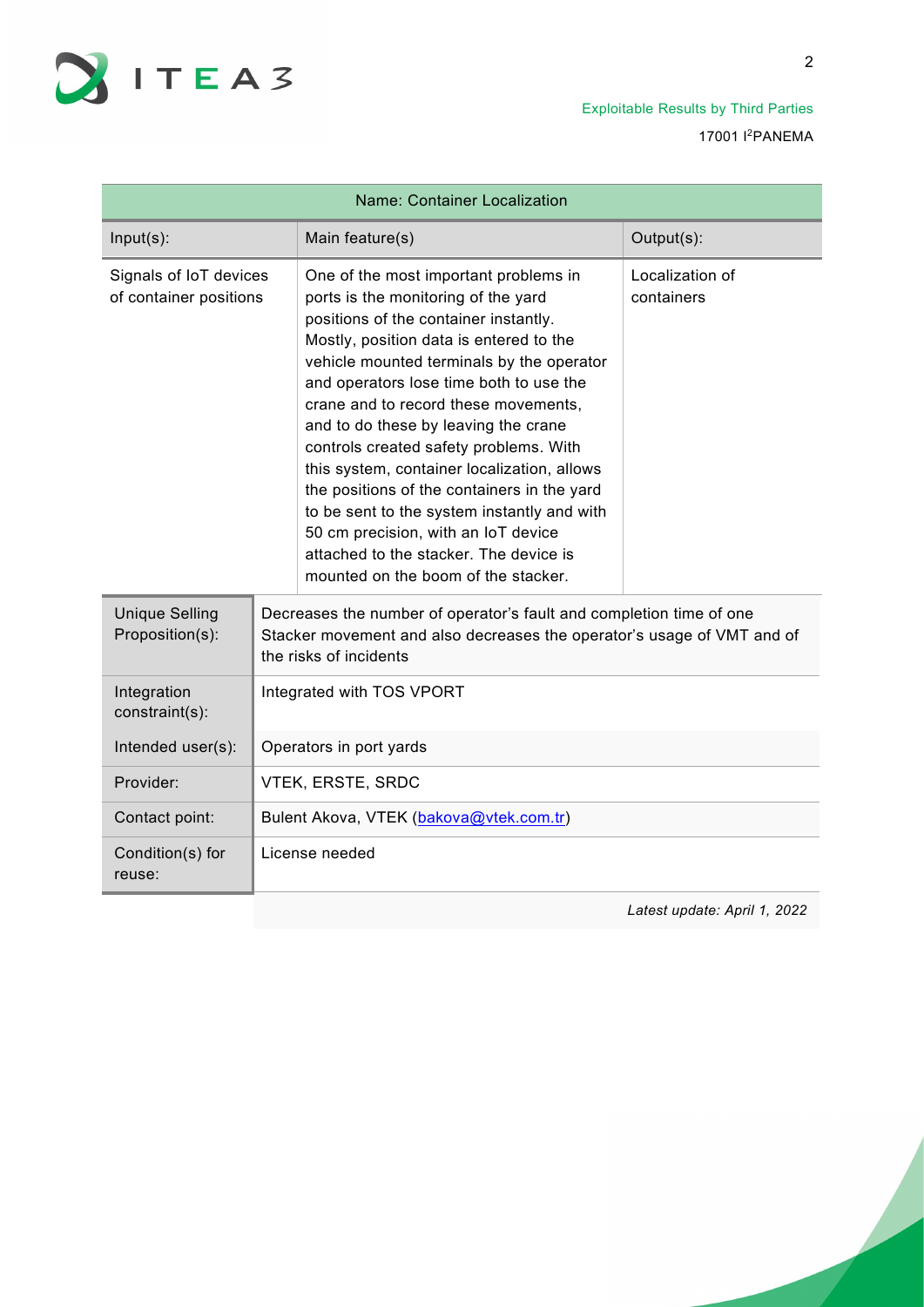

| Name: Security Analysis with STRIDE and DREAD applied on IoT |                                                                                                                                         |                                                                                                                                                                                                                         |                                                                                                                       |
|--------------------------------------------------------------|-----------------------------------------------------------------------------------------------------------------------------------------|-------------------------------------------------------------------------------------------------------------------------------------------------------------------------------------------------------------------------|-----------------------------------------------------------------------------------------------------------------------|
| $Input(s)$ :                                                 |                                                                                                                                         | Main feature(s)                                                                                                                                                                                                         | Output(s):                                                                                                            |
| <b>IoT System</b><br>Architecture<br>Assets to protect       |                                                                                                                                         | Structured methodology to IoT System<br>٠<br>security analysis<br>Asset identification, Architecture<br>٠<br>definition, Using of STRIDE method<br>(threat identification) and DREAD<br>method (threat severity rating) | List of identified and<br>٠<br>rated security<br>threats<br>List of potential<br>٠<br>remedies to<br>counterfeit them |
| <b>Unique Selling</b><br>Proposition(s):                     | Structured approach avoids overlooking particular aspects<br>٠<br>Improved awareness for security<br>٠<br>Adding value to IoT solutions |                                                                                                                                                                                                                         |                                                                                                                       |
| Integration<br>constraint(s):                                | None                                                                                                                                    |                                                                                                                                                                                                                         |                                                                                                                       |
| Intended user(s):                                            | IoT System Developers                                                                                                                   |                                                                                                                                                                                                                         |                                                                                                                       |
| Provider:                                                    | STRIDE and DREAD methodology were originally developed by Microsoft<br>for IT systems and NXP applied them to IoT Systems.              |                                                                                                                                                                                                                         |                                                                                                                       |
| Contact point:                                               | Felix Manthey (felix.manthey@nxp.com)                                                                                                   |                                                                                                                                                                                                                         |                                                                                                                       |
| Condition(s) for<br>reuse:                                   | Methodology used by NXP may be reused for other purposes                                                                                |                                                                                                                                                                                                                         |                                                                                                                       |
|                                                              |                                                                                                                                         |                                                                                                                                                                                                                         | Latest update: April 1, 2022                                                                                          |

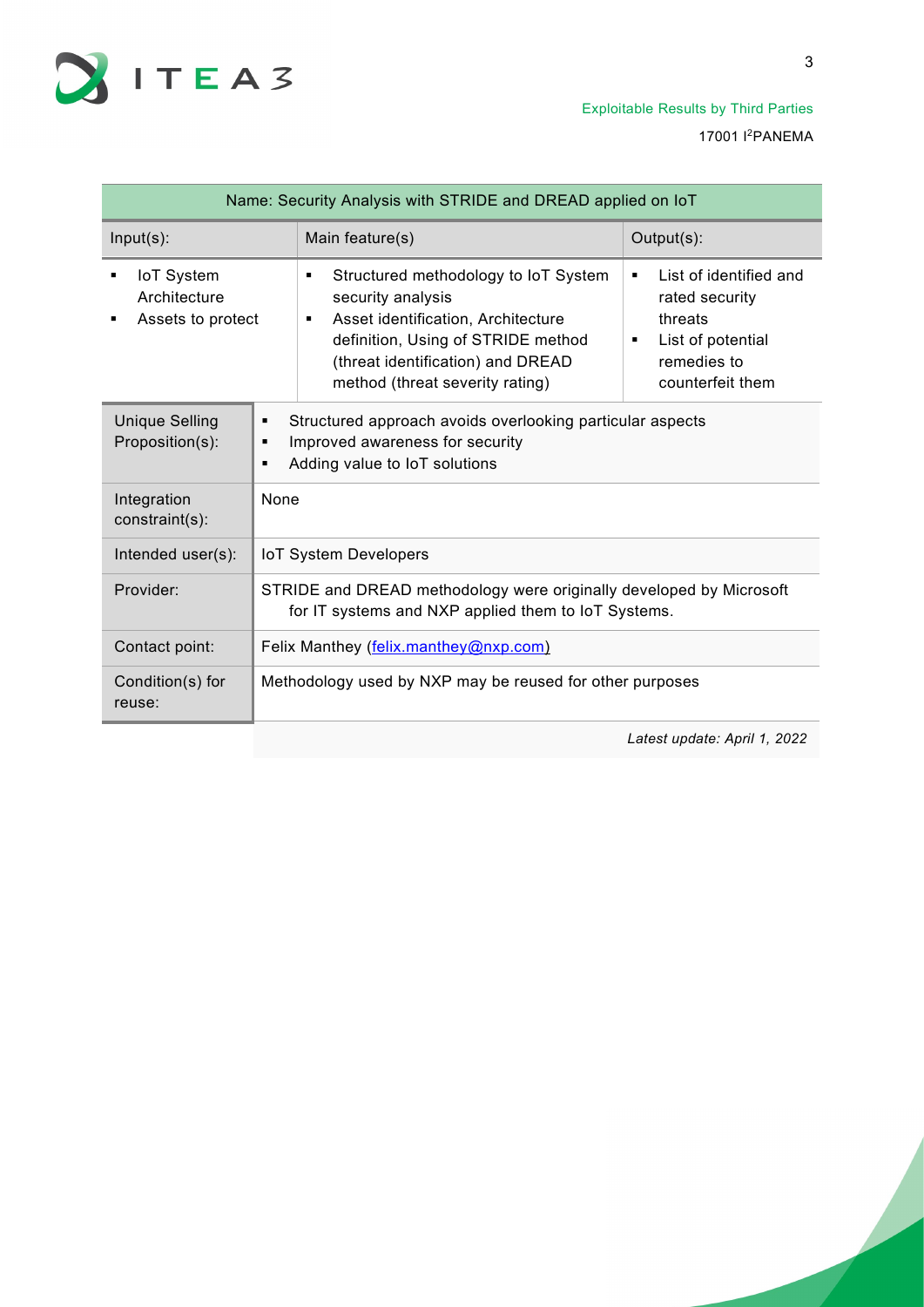

Exploitable Results by Third Parties 17001 I2PANEMA

| Name: Real-time edge parking lot detection system |                                                                                                                                                                                                                                                                                                                                                                                                                                     |                       |  |
|---------------------------------------------------|-------------------------------------------------------------------------------------------------------------------------------------------------------------------------------------------------------------------------------------------------------------------------------------------------------------------------------------------------------------------------------------------------------------------------------------|-----------------------|--|
| $Input(s)$ :                                      | Main feature(s)                                                                                                                                                                                                                                                                                                                                                                                                                     | Output(s):            |  |
| IoT sensor signals                                | An Al-based parking IoT detection has<br>been developed. Detection algorithms<br>have been transformed to be used on an<br>edge device, accelerated by a tensor<br>processing unit (TPU). The edge device is<br>wirelessly connected to the I <sup>2</sup> PANEMA<br>backend server using LoRaWAN to<br>provide parking lot occupancy data in<br>real-time. The system can make energy-<br>efficient yet accurate object detection. | Parking lot occupancy |  |
| <b>Unique Selling</b><br>Proposition(s):          | Energy-efficient object detection and data transmission                                                                                                                                                                                                                                                                                                                                                                             |                       |  |
| Integration<br>constraint(s):                     | Currently based on a public parking area.                                                                                                                                                                                                                                                                                                                                                                                           |                       |  |
| Intended user(s):                                 | Logistics companies, port owners                                                                                                                                                                                                                                                                                                                                                                                                    |                       |  |
| Provider:                                         | University of Rostock                                                                                                                                                                                                                                                                                                                                                                                                               |                       |  |
| Contact point:                                    | Frank Golatowski (frank.golatowski@uni-rostock.de)                                                                                                                                                                                                                                                                                                                                                                                  |                       |  |
| Condition(s) for<br>reuse:                        | Adaptation to local conditions (camera position, angle, structure of parking<br>area, targeted vehicles)                                                                                                                                                                                                                                                                                                                            |                       |  |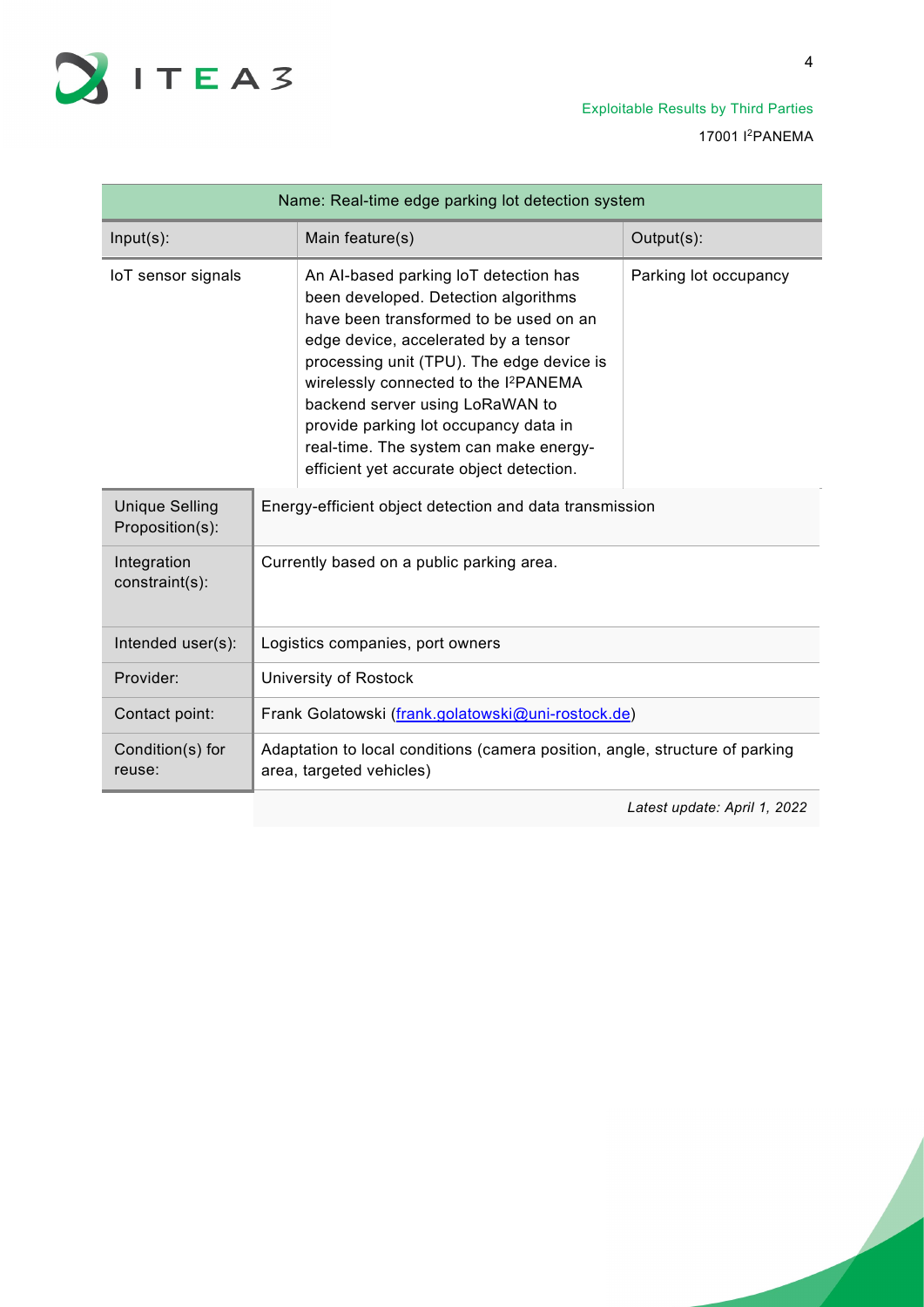

| Name: Real-time environmental indicators enhanced with predictive alarms |                                                                |                                                                                                                                                                                                                                                        |                                          |
|--------------------------------------------------------------------------|----------------------------------------------------------------|--------------------------------------------------------------------------------------------------------------------------------------------------------------------------------------------------------------------------------------------------------|------------------------------------------|
| $Input(s)$ :                                                             |                                                                | Main feature(s)                                                                                                                                                                                                                                        | Output(s):                               |
| Sensor signals                                                           |                                                                | Opportunity with the Port of Gijón to<br>deploy the developed IoT platform,<br>integrating the different environmental<br>sensors together with widget-based<br>dashboard offering added-value services<br>for both real-time data and predicted data. | Prediction of<br>environmental particles |
| <b>Unique Selling</b><br>Proposition(s):                                 | Full stack web-based smart solution from sensors to end users. |                                                                                                                                                                                                                                                        |                                          |
| Integration<br>constraint(s):                                            | Dependency on third-party sensors API or data format           |                                                                                                                                                                                                                                                        |                                          |
| Intended user(s):                                                        | Sustainability departments of Port Authorities                 |                                                                                                                                                                                                                                                        |                                          |
| Provider:                                                                | Prodevelop                                                     |                                                                                                                                                                                                                                                        |                                          |
| Contact point:                                                           | Christophe Joubert (cjoubert@prodevelop.es)                    |                                                                                                                                                                                                                                                        |                                          |
| Condition(s) for<br>reuse:                                               | API and raw data format                                        |                                                                                                                                                                                                                                                        |                                          |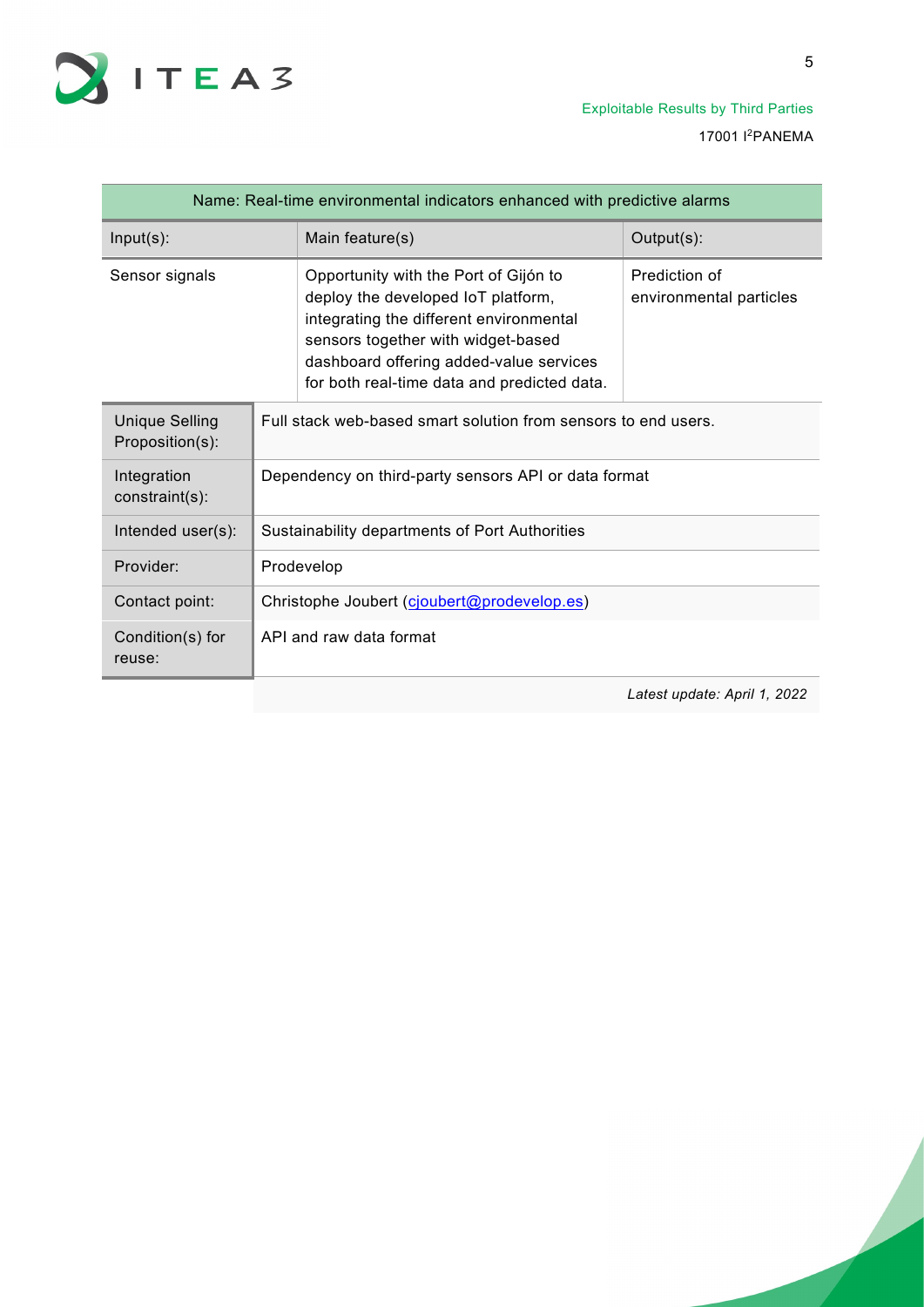

| Name: Analysis of the potential use of ANC in a CT-Terminal |                                                                                                                                                                                      |                                                                                                                    |                                        |
|-------------------------------------------------------------|--------------------------------------------------------------------------------------------------------------------------------------------------------------------------------------|--------------------------------------------------------------------------------------------------------------------|----------------------------------------|
| $Input(s)$ :                                                |                                                                                                                                                                                      | Main feature(s)                                                                                                    | Output(s):                             |
| Original noise signals                                      |                                                                                                                                                                                      | Commercial project to analyse the<br>potential of using ANC in a terminal to<br>digitally elevate a noise barrier. | Anti-noise signals to<br>counter noise |
| <b>Unique Selling</b><br>Proposition(s):                    | Less noise emissions                                                                                                                                                                 |                                                                                                                    |                                        |
| Integration<br>constraint(s):                               | Use of existing infrastructure and noise abatement measures. Use of<br>existing infrastructure and noise abatement measures. Direct residential<br>development next to the terminal. |                                                                                                                    |                                        |
| Intended user(s):                                           | Combined transport terminals                                                                                                                                                         |                                                                                                                    |                                        |
| Provider:                                                   | Fraunhofer Gesellschaft IML + LBF                                                                                                                                                    |                                                                                                                    |                                        |
| Contact point:                                              | Achim Klukas (achim.klukas@iml.fraunhofer.de)                                                                                                                                        |                                                                                                                    |                                        |
| Condition(s) for<br>reuse:                                  | Adaptation to local conditions                                                                                                                                                       |                                                                                                                    |                                        |
|                                                             |                                                                                                                                                                                      |                                                                                                                    | Latest update: April 1, 2022           |

6